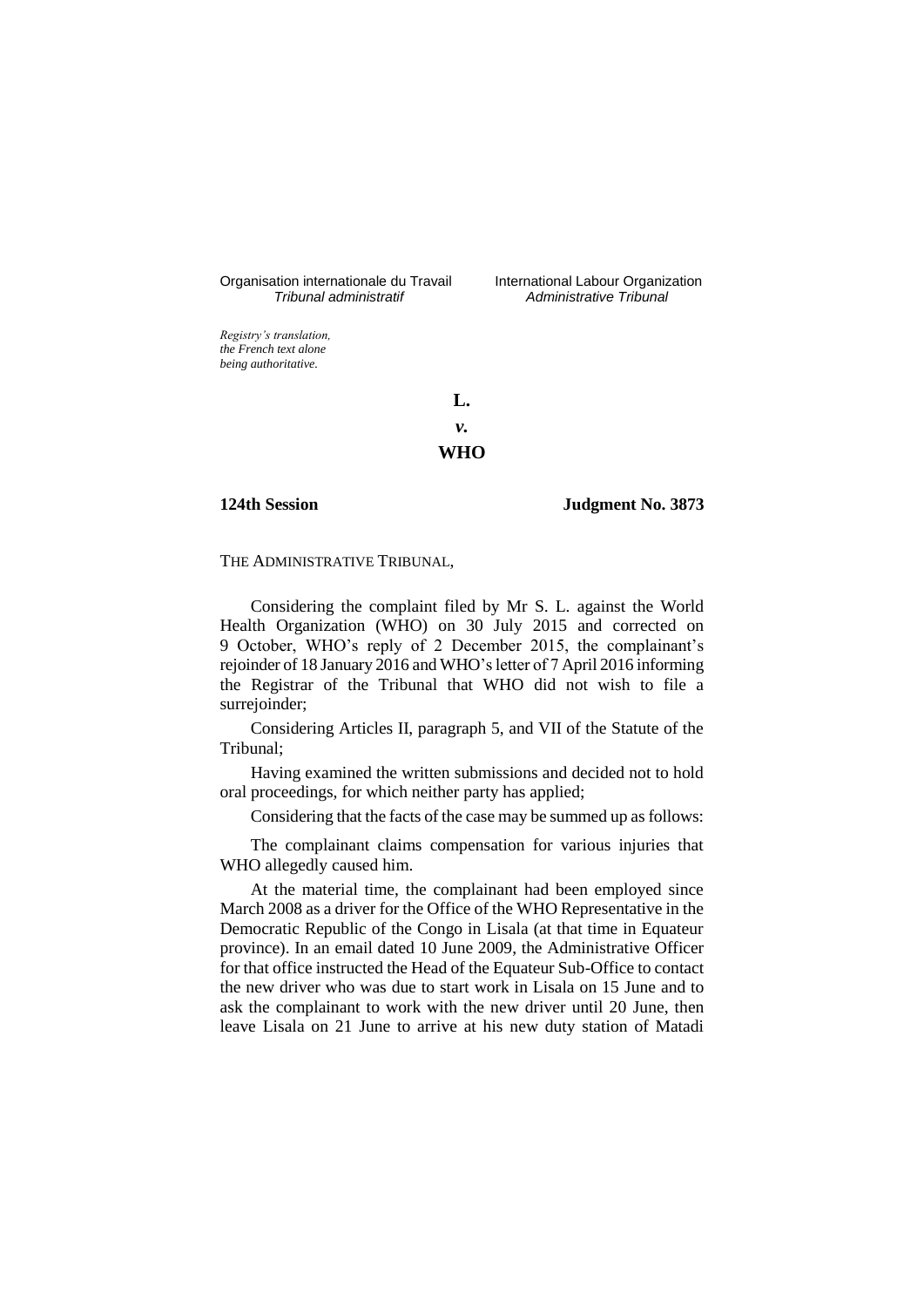(at that time in Bas-Congo province) "as soon as possible". That is the decision that the complainant identifies in his complaint form as the impugned decision.

The complainant, who separated from service on 30 June 2011 when his post in Matadi was abolished, asks the Tribunal to award him compensation for various moral and material injuries that he considers he has suffered.

WHO, which was asked by the President of the Tribunal to confine its reply to the issue of receivability, submits that the complainant did not challenge the decision of 10 June 2009 within the time limit specified in the Staff Rules and that the requirements of Article VII of the Statute of the Tribunal have therefore not been met.

## CONSIDERATIONS

1. The President of the Tribunal having decided to confine the present proceedings to an examination of the complaint's receivability, the only question is whether the complainant exhausted the internal means of redress available to him under WHO's Staff Rules. To satisfy Article VII, paragraph 1, of the Statute, which sets out that requirement, the complainant must follow the available internal appeal procedures properly and in particular observe any time limits that may be set for the purposes of those procedures (see, for example, Judgments 3296, under 10, and 3749, under 2).

Exceptions to that requirement are very limited, namely where staff regulations do not provide for an internal appeal procedure, where the complainant does not have access to an existing internal appeal procedure owing to his or her employment status, or where the parties have mutually agreed to forgo internal appeal proceedings. An exception may also be made where the complainant has initiated internal proceedings but the appeal body is unable to reach a decision without inordinate and inexcusable delay, even though the complainant has done his or her utmost to obtain a final decision (see, for example, Judgments 2912, under 6, 3397, under 1, 3558, under 9, and 3714, under 12).

 $\overline{2}$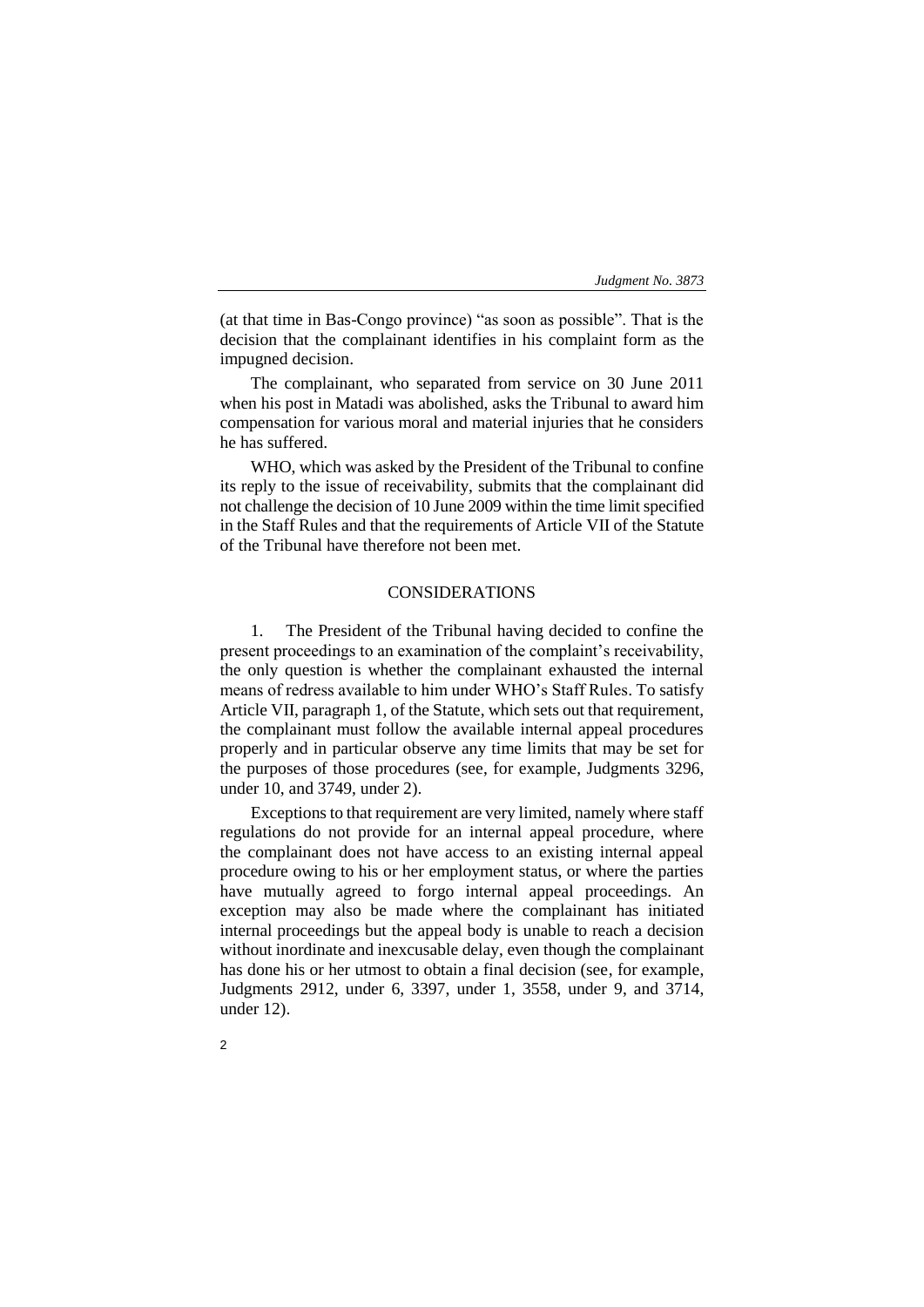| Judgment No. 3873 |  |  |
|-------------------|--|--|
|-------------------|--|--|

The onus is on the complainant to prove that one of those conditions is satisfied.

2. The complainant impugns a "decision" taken on 10 June 2009 to change his duty station and transfer him from Lisala to Matadi. That document, which is an email, is not really an administrative decision that could adversely affect the official concerned, but rather an internal instruction given to the Head of the Equateur Sub-Office to invite the complainant to work temporarily with his future replacement before moving to his new duty station "as soon as possible".

Although the file contains no document showing that this email (or an equivalent document) was received by the complainant, it must be assumed that he was in fact notified of his transfer to Matadi in a satisfactory manner. Indeed, he went to his new duty station without delay, as stipulated in the "decision" of 10 June 2009, and he acknowledges that he received an email containing the decision to "send [him] to Bas-Congo".

3. However, instead of challenging the "decision" of 10 June 2009 in a timely manner by means of an internal appeal available to him under Staff Rule 1230.8.3, he remained in his new post until 30 June 2011, when he left WHO's service. According to the evidence that he submitted, he did not complain to his supervisors about the conduct which he allegedly suffered at the time of his transfer until 17 June 2011.

4. In these circumstances, it must be concluded that complainant did not exhaust the internal means of redress available to him before filing a complaint with the Tribunal and, insofar as his complaint concerns his transfer to Matadi, it must be dismissed as irreceivable since it does not meet the requirements of Article VII, paragraph 1, of the Statute of the Tribunal.

5. Insofar as the complainant criticises his conditions of employment during his previous assignment in Lisala, his complainant is also and *a fortiori* irreceivable.